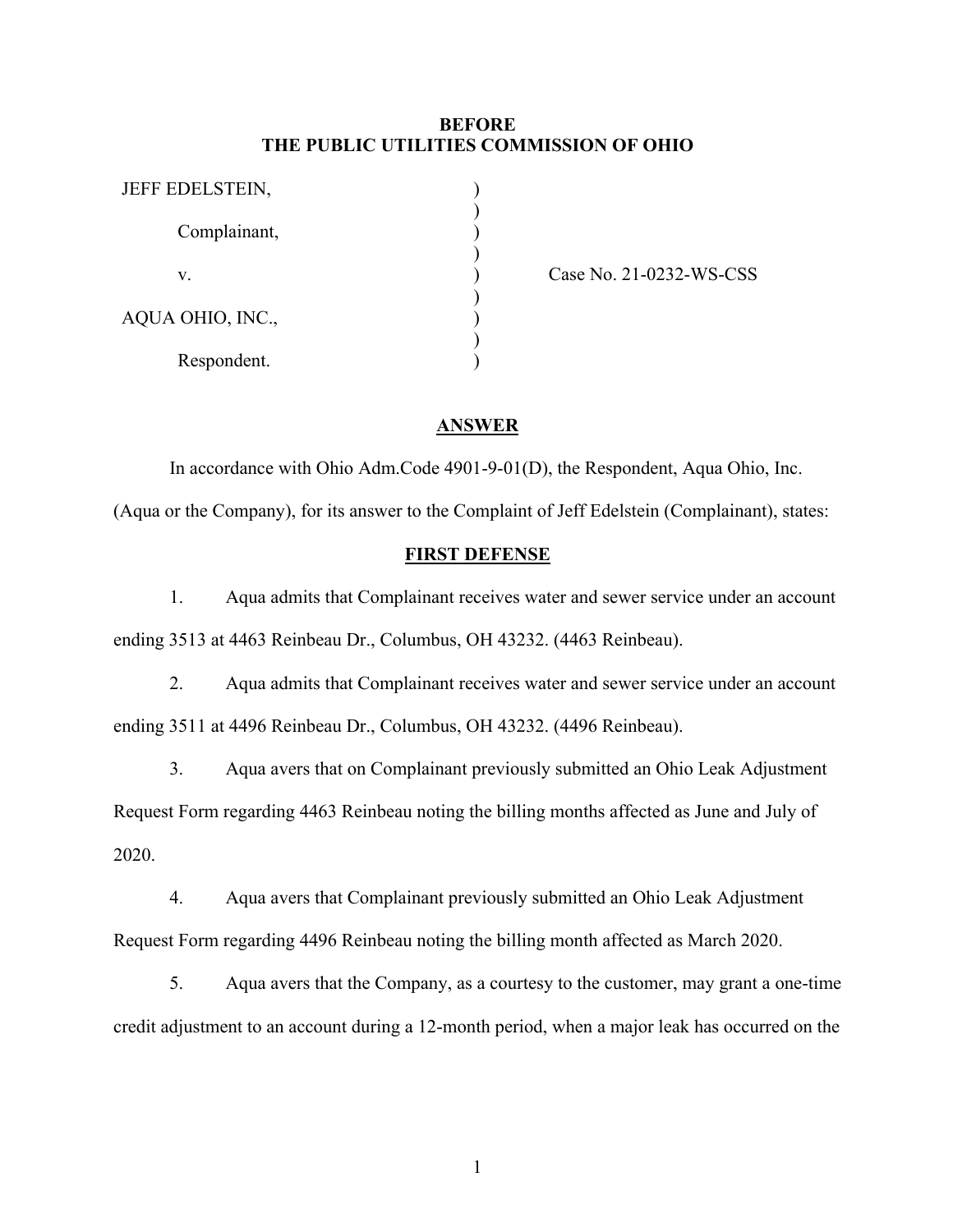customer's service line that requires repairs and has caused significant excessive increase in consumption.

6. Aqua avers that the Company's leak adjustment program is a voluntary program, not required by any Commission rule or tariff provision, offered to its customers with metered accounts to assist them with the financial burden associated with a high bill caused by a major service line leak.

7. Aqua avers that the Company grants leak adjustments on a case-by-case basis, provided that the customer has sent in proof of the repair being made.

8. Aqua avers that the Company's policy is to apply any leak adjustment only to the highest monthly bill for the account during the affected period, and not to consecutive high bills caused by the same leak.

9. Aqua avers that the Company reviewed pictures and other documentation provided by Complainant and concluded that the leaks at 4463 Reinbeau and 4496 Reinbeau were located on the portion of the service line for which Complainant was responsible.

10. Aqua avers that between December 28, 2020 and December 30, 2020, the Company provided Complainant with a detailed explanation of the proposed adjustments in response to the leak adjustment forms submitted for 4463 Reinbeau and 4496 Reinbeau.

11. Aqua avers that leak adjustments are calculated per Company policy by subtracting the base rate or the average bill from the customer's single highest monthly bill. The months used to calculate the average bill can either be the three months prior to the leak or the corresponding three months from the prior calendar year, depending on the customer's typical usage. That amount is then divided by 50 percent for leaks that are the customer's responsibility.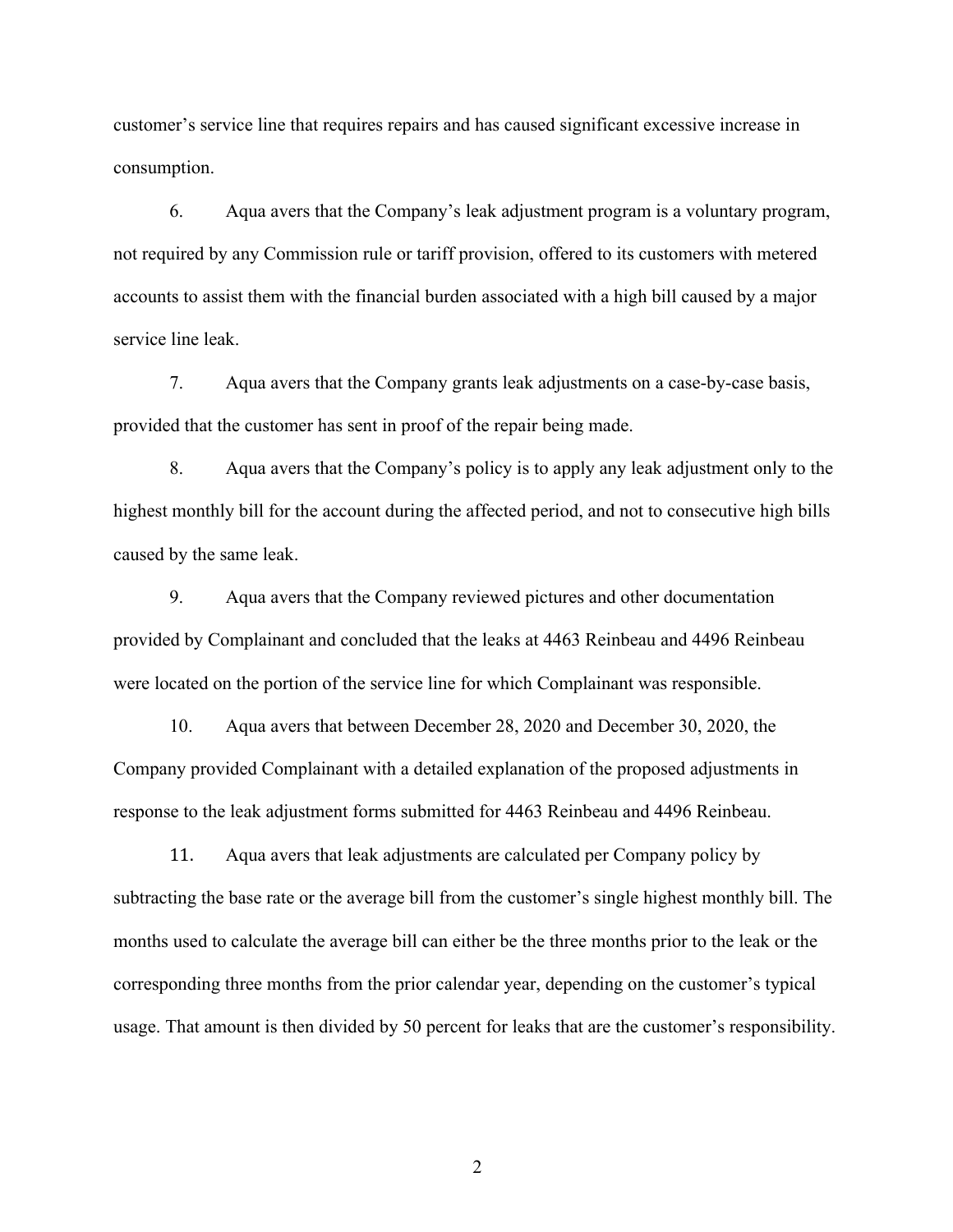12. Aqua avers that on December 30, 2020, the Company informed Complainant that the leak adjustment applied to the 4463 Reinbeau account would be as follows:

> Highest Monthly Total Bill: \$1,676.23 July 2020 Sewer Charge: \$888.31 (July 6, 2020 bill) Average Bill Charge: \$149.76 (May-July 2019) Sewer Adjustment: \$369.28 Total Adjustment: \$730.68.

13. Aqua avers that on December 30, 2020, the Company informed Complainant the leak adjustment applied to 4496 Reinbeau account would be as follows:

> Highest Monthly Total Bill: \$912.04 (March 2020) March 2020 Sewer Charge: \$488.16 Average Bill Charge: \$140.33 (February-April 2019) Sewer Adjustment: \$173.92

Total Adjustment: \$334.16

14. Aqua avers that on December 30, 2020, the Company applied the total leak adjustment of \$730.68 on the account for water and sewage service for 4463 Reinbeau and the total leak adjustment of \$334.16 on the account for water and sewage service for 4496 Reinbeau.

15. Aqua avers that on January 6, 2021, Complainant informed the Company customer service representative over the phone that he disagreed with Aqua's leak adjustment calculation and believed the calculation should be performed differently.

16. Aqua avers that on January 13, 2021, the Company's customer service representative advised Complainant over the phone that Aqua would make no additional leak adjustments to the accounts associated with 4463 Reinbeau and 4496 Reinbeau.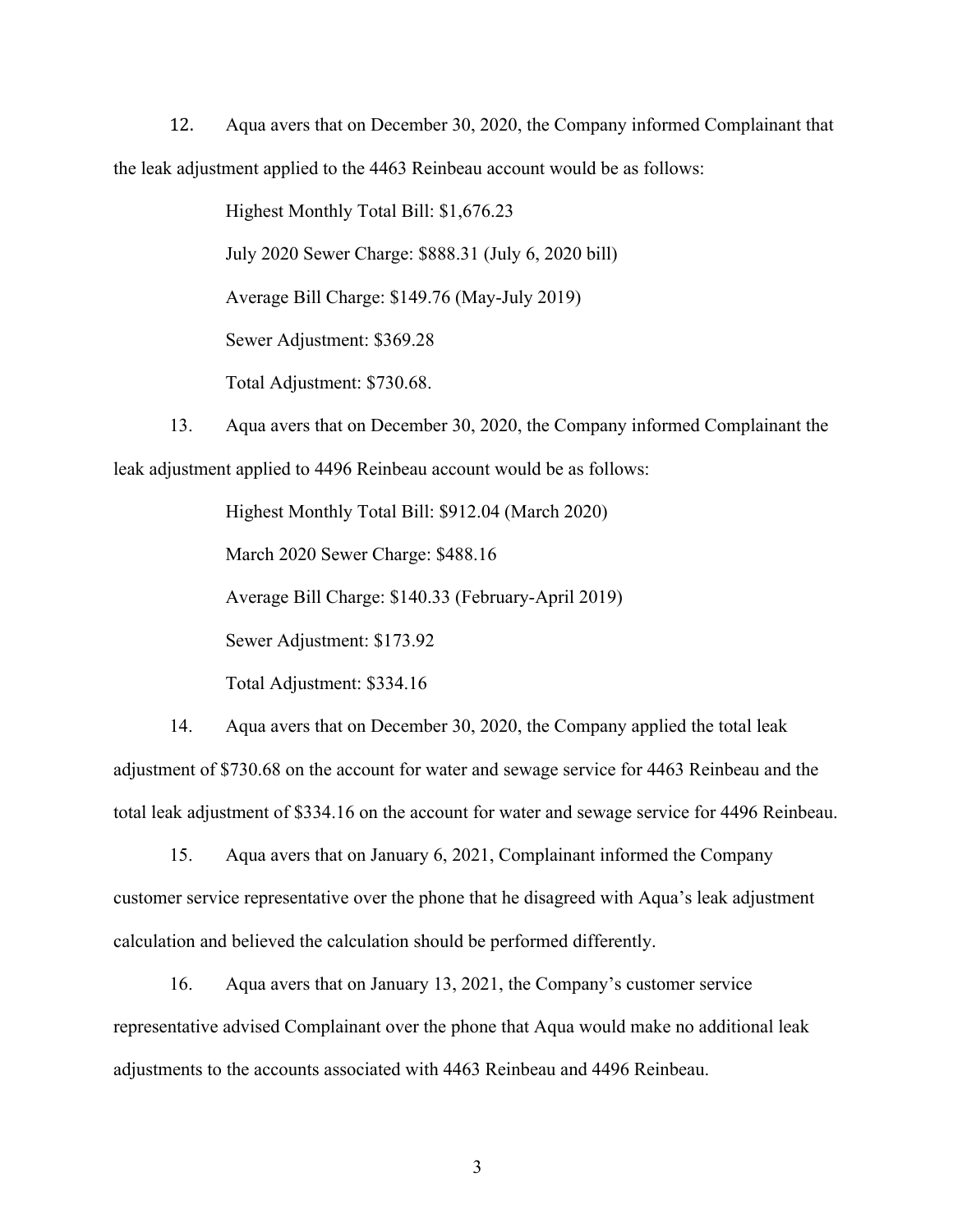17. Aqua avers that it has reviewed Complainant's accounts and the associated billing statements for accuracy and has not identified any billing errors.

18. Aqua avers that as of the date of this Answer, the total amount due for 4463 Reinbeau on the account for water and sewage service is \$1,050.76.

19. Aqua avers that as of the date of this Answer, the total amount due for 4496 Reinbeau on the account for water and sewage service is \$262.42.

20. Aqua is without sufficient knowledge or information to admit or deny the remaining allegations in the complaint, and generally denies any allegations not specifically admitted or denied in this Answer in accordance with Ohio Adm. Code 4901-9-01(D). Aqua neither attests nor concedes to the authenticity of any document attached to the Complaint.

## **AFFIRMATIVE DEFENSES**

### **SECOND DEFENSE**

21. The complaint does not comply with the Commission's rules requiring "a statement which clearly explains the facts." Ohio Adm. Code 4901-9-01(B). The allegations are not in numbered-paragraph, but narrative, form; many of the allegations and statements in the complaint are compound; and many of the allegations omit numerous details necessary to answer them. The Company, has attempted, to the best of its ability, to answer the allegations, but reserves the right to amend its answer in the event it has incorrectly understood the allegations.

## **THIRD DEFENSE**

22. The complaint fails to set forth reasonable grounds for complaint, as required by R.C. 4905.26.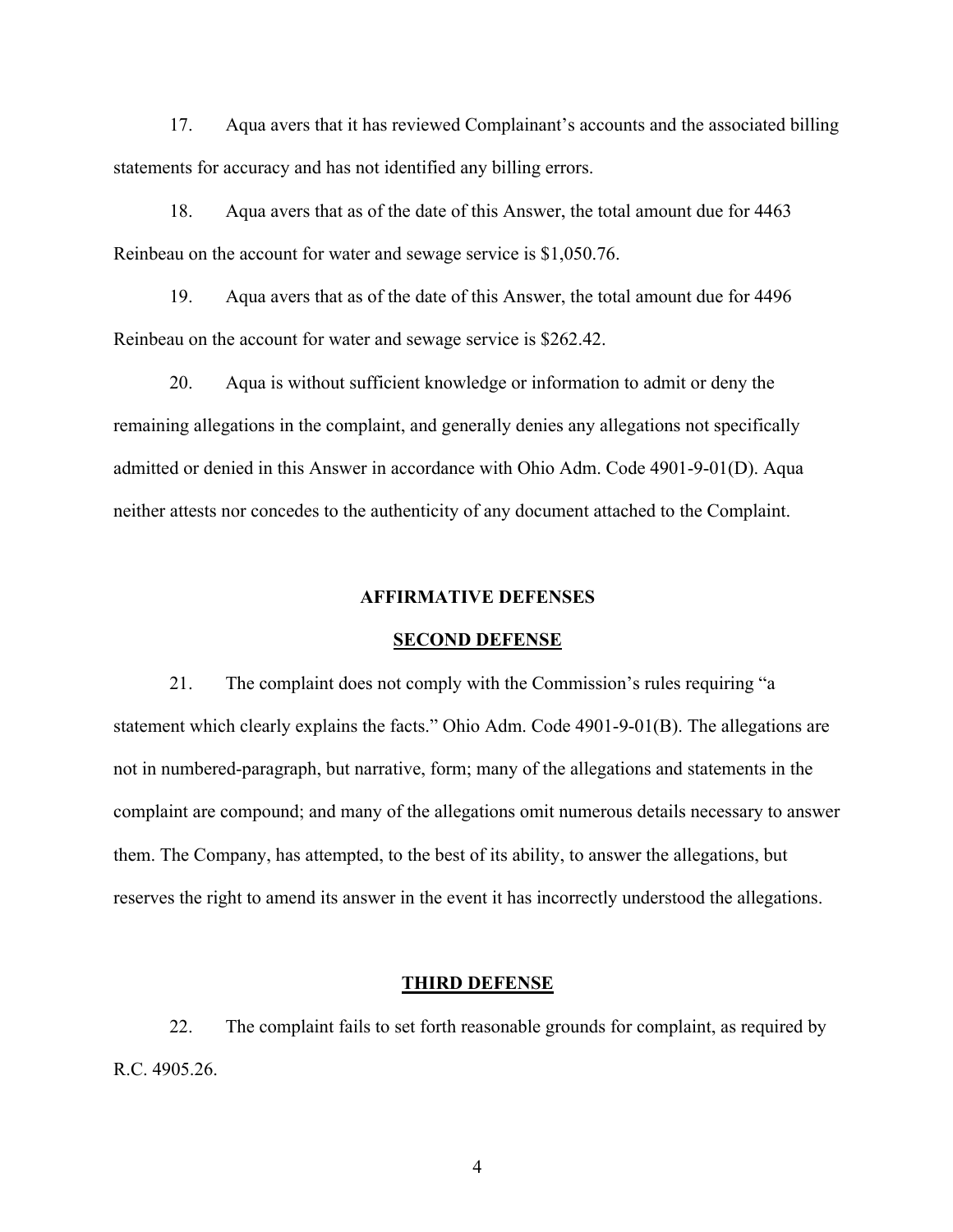## **FOURTH DEFENSE**

23. The complaint does not set forth a claim for which relief may be granted.

## **FIFTH DEFENSE**

24. The complaint is barred by laches, waiver, and estoppel.

### **SIXTH DEFENSE**

25. Aqua at all times complied with the Ohio Revised Code Title 49; the applicable rules, regulations, and orders of the Public Utilities Commission of Ohio; and the Company's tariffs. These statutes, rules, regulations, orders and tariff provisions bar Complainant's claims.

### **SEVENTH DEFENSE**

26. Aqua reserves the right to raise other defenses as warranted by discovery in this matter.

WHEREFORE, Aqua respectfully requests an Order dismissing the complaint and granting it all other necessary and proper relief.

Dated: March 30, 2021 Respectfully submitted,

/s/ Christopher T. Kennedy Mark A. Whitt (0067996) Christopher T. Kennedy (0075228) Lucas A. Fykes (0098471) WHITT STURTEVANT LLP The KeyBank Building, Suite 1590 88 East Broad Street Columbus, Ohio 43215 Telephone: (614) 224-3912 Facsimile: (614) 675-9448 whitt@whitt-sturtevant.com kennedy@whitt-sturtevant.com fykes@whitt-sturtevant.com

(All counsel willing to accept service by email)

ATTORNEYS FOR AQUA OHIO, INC.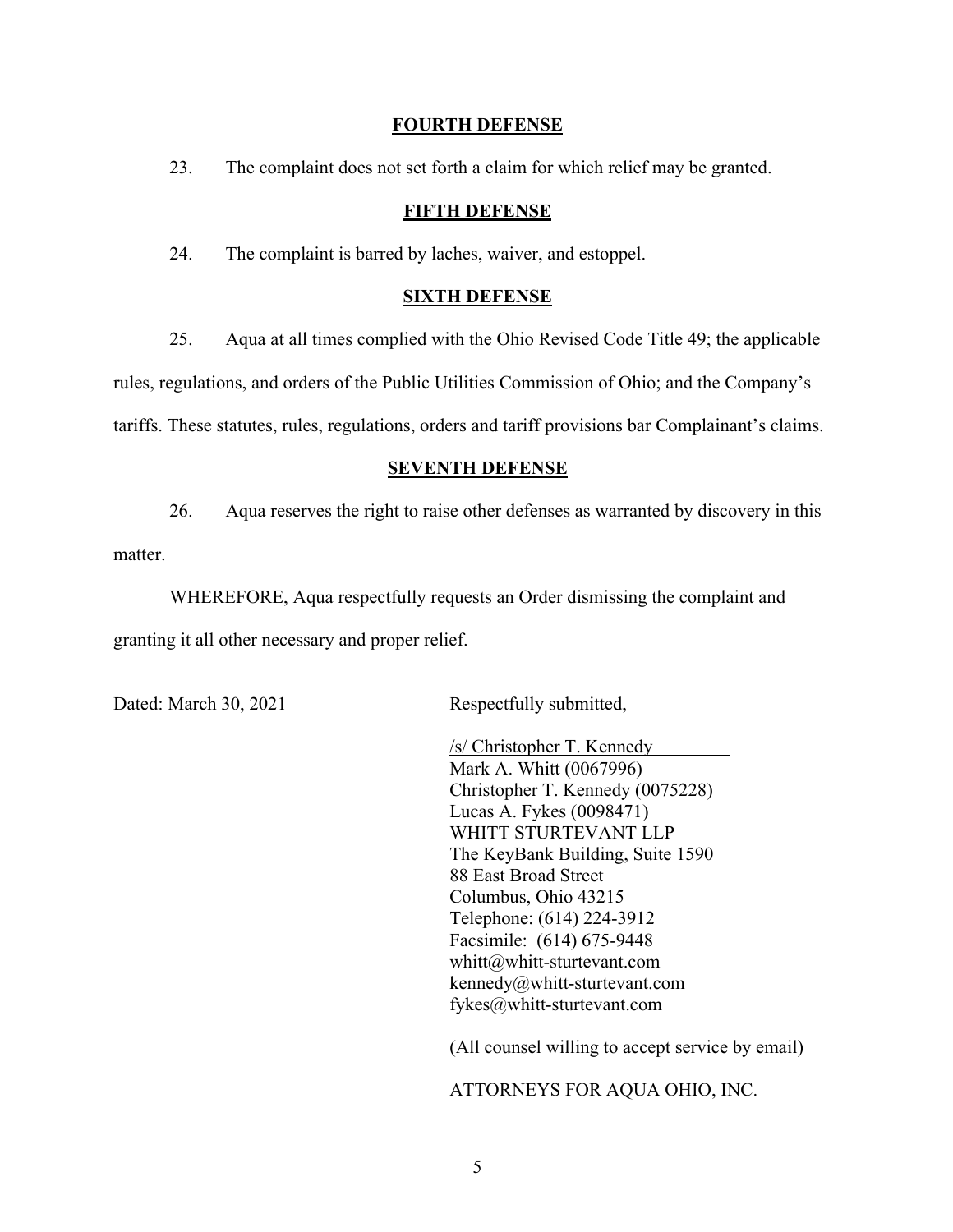# **CERTIFICATE OF SERVICE**

I hereby certify that a copy of the foregoing Answer was served by mail to the following

person this 30th day of March, 2021:

Jeff Edelstein 2428 Morse Ravine Dr. Columbus, Ohio 43224

> /s/ Lucas A. Fykes One of the Attorneys for Aqua Ohio, Inc.